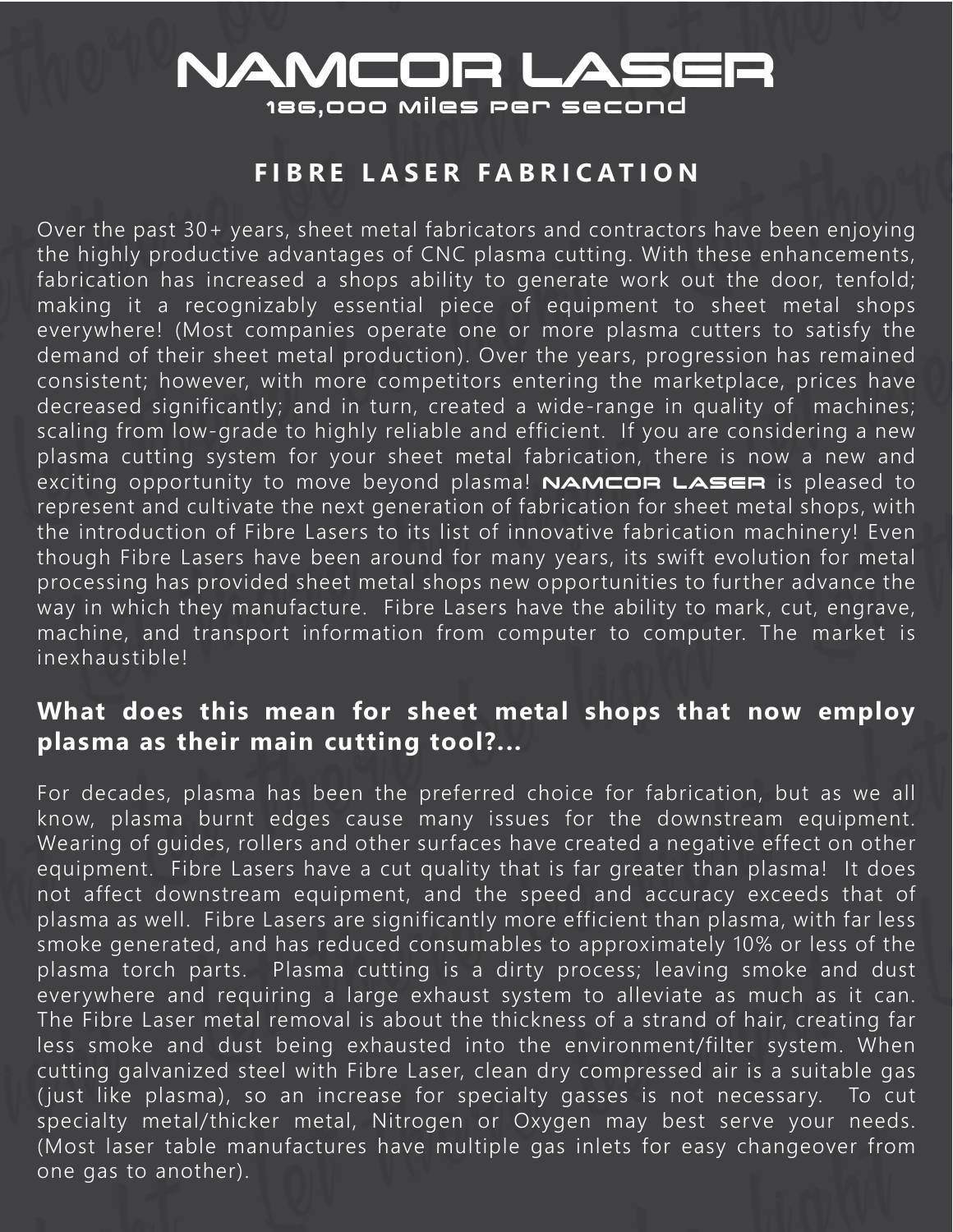Fibre Laser tables are available in a variety of different styles; from open table (like plasma), to completely enclosed, with exchange table, for easy loading and unloading of sheets. Some manufacturers have their laser tables in line with a coil-feed system. Most importantly, laser safety is a priority; but with the enclosures or shroud covers at the laser exit point, it addresses these concerns for protection. Fibre Lasers are now being introduced into fabrication shops by new companies and also companies who have been in the marketplace with plasma technology. Prices for Fibre Lasers have reduced over the years to the point that many shops can now consider it as an affordable alternative to plasma. Combined with the cutting software you presently own, or new software supplied by several companies, you can have greater cutting accuracy, speed, less generated smoke and far less downstream damage to other valuable equipment. You will find that Fibre Laser machines will be the future for cutting parts...In fact, it is here now!

### **What you need to know before purchasing a Fibre Laser...**

When you search for a Fibre Laser cutting table, it is important that you look for these listed features to assure you will have a machine that performs well into the future, avoiding major issues:

#### **Base frame of a 5' x 10' table should be at least 4 tons!**

The acceleration and deceleration of the cutting head requires the frame to be very stable. If it is a light steel frame, flexing will take place over time and decrease accuracy. Frame should be heavy steel construction, heat treated, stress relieved and then machined for accuracy and stability. Cast frames are not as rigid as heavy welded construction and can cause the table to become unstable over time. This is true of more than just laser tables. *"Welded steel bodies of machines are more rigid than cast iron bodies"* - Podstawy Konstrukcji Maszyn (Fundamentals of Machine Design) Volume 2, Collective Work, Wydawnictwa Naukowo-Techniczne (Scientific and Technical Publishing), 1999.

#### **Gantry material should be light weight but very stable!**

Many plasma table manufacturers employ aluminum in the manufacturing of their CNC plasma tables. This is not acceptable for the structural manufacturing of Fibre Laser tables. Gantry should be a light-weight steel-cross beam so speed and acceleration/deceleration can be maximized. Manganese steel is light weight like aluminum, but has greater stability when the cutting head momentum changes at high speed. This is a must for the base frame of the machine! *It is very important to consider these items when looking for a long-term use Fibre Laser!* Some companies have Fibre Laser products that use a steel tube frame as its base, with weight less than 2 tons for a 5' x 10' table. *Consumers should be aware that even though this may be acceptable when first put into service, it will lose stability over a shorter period of time!*